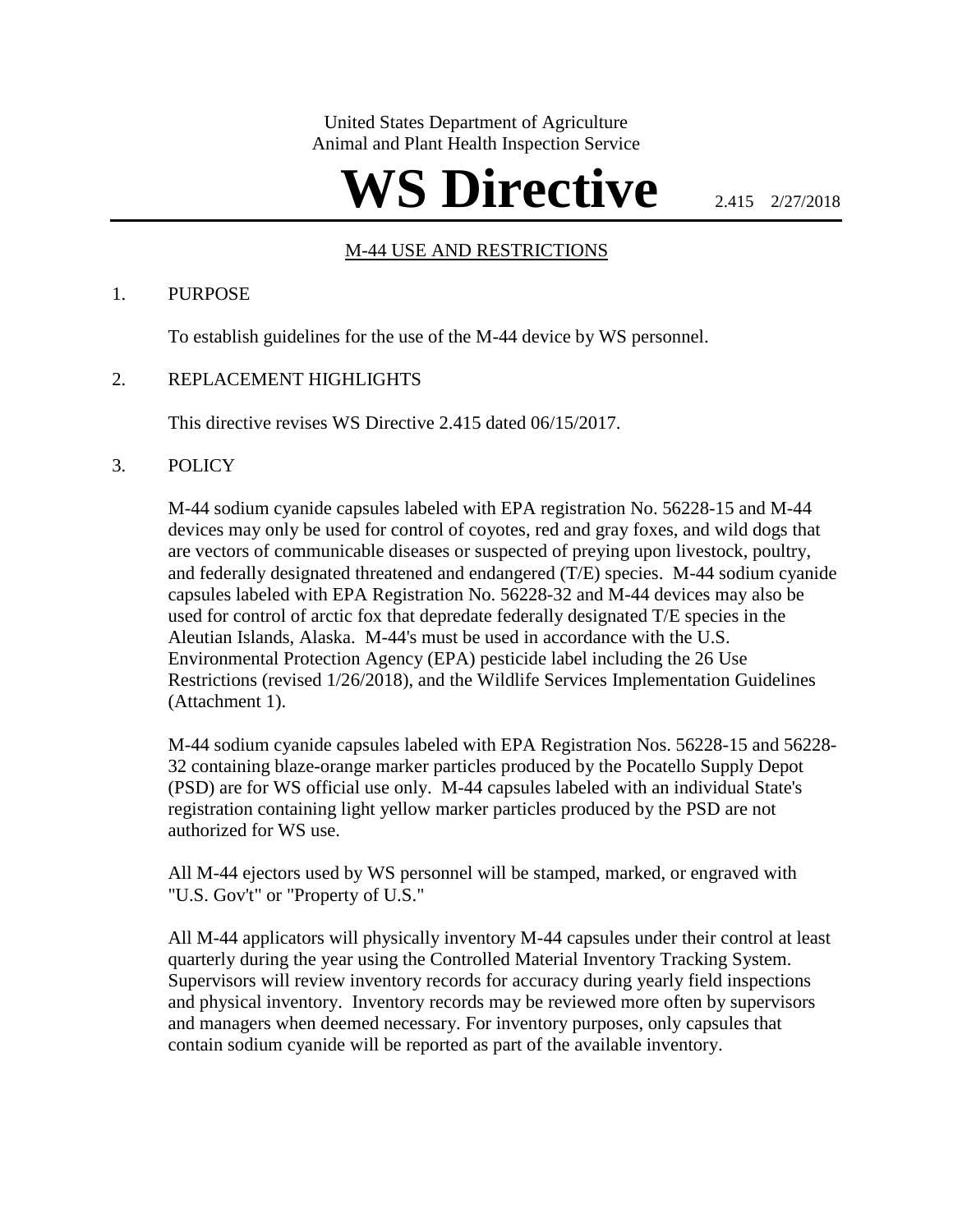Any toxic or adverse human effect which occurs to WS personnel, cooperators, or the public involving the use, storage, or disposal of sodium cyanide is to be immediately reported to the appropriate State Director and Director (as defined in Directive 1.101). The Director will refer all incidents to the Director of Operational Support Staff (or their designated delegate to the Pesticide Coordination Committee) for determining whether or not it is an incident that should be reported to the EPA and to the Director of Environmental Services, APHIS.

Applicators must comply with all label requirements, including those related to PPE.

When setting M-44s, applicators must possess the EPA label with 26 Use Restrictions (revised 1/26/2018). WS provides additional instruction on complying with the 26 use restrictions in Wildlife Services Implementation Guidelines (attachment #1 of this document), and applicators should pay particular attention to the following clarifications and refinements of Use Restrictions and Implementation Guidelines 1, 8(2), 23, and 24:

#### **Additional Guidelines for Complying with M-44 Use Restriction 1**.

State Directors and subordinate supervisors must ensure that all M-44 use by personnel under their jurisdiction is in compliance with NEPA (National Environmental Policy Act) documents and decisions, agreements, and federal agency work plans.

### **Additional Guidelines for Complying with M-44 Use Restriction 8(2) include:**

M-44s will not be placed within 0.5 mile of occupied residences except for those belonging to a cooperator who has requested the use of M-44s and has signed a Work Initiation Document. Within properties where its use is authorized, the M-44 device shall only be used in areas where exposure to the public and family and pets is not probable, per Use Restriction 8(2). In certain situations, applicators may request a variance to the 0.5 mile restriction to allow for M-44 devices to be placed between 0.25 and 0.5 mile of an occupied residence. After applying the WS Decision Model (WS Directive 2.201) and determining that the use of an M-44 is acceptable and practical for the situation, the applicator may request a variance by completing WS Form 205. The applicator will use the WS Form 205 to document the characteristics of the Cooperator's property and surrounding area.

WS Form 205 must be submitted by the applicator through their supervisor to the Regional Director, who will evaluate each WS Form 205 on a site-by-site basis and render a decision based on the totality of information provided. Variance applications will be granted only if they demonstrate that potential for human or pet exposure to M-44s at the site is not probable. The Regional Director will evaluate a variance approval annually, or more frequently as appropriate. If approved, copies of WS Form 205 will be maintained by the applicator, District Supervisor, State Director, and Regional Director.

Variance requests approved by the Regional Director are contingent on the subsequent notification of residents located within 0.5 miles of the proposed M-44 location(s). It is the supervisor's responsibility to ensure that resident notifications are performed and documented by WS staff prior to setting M-44s in the area covered by the variance.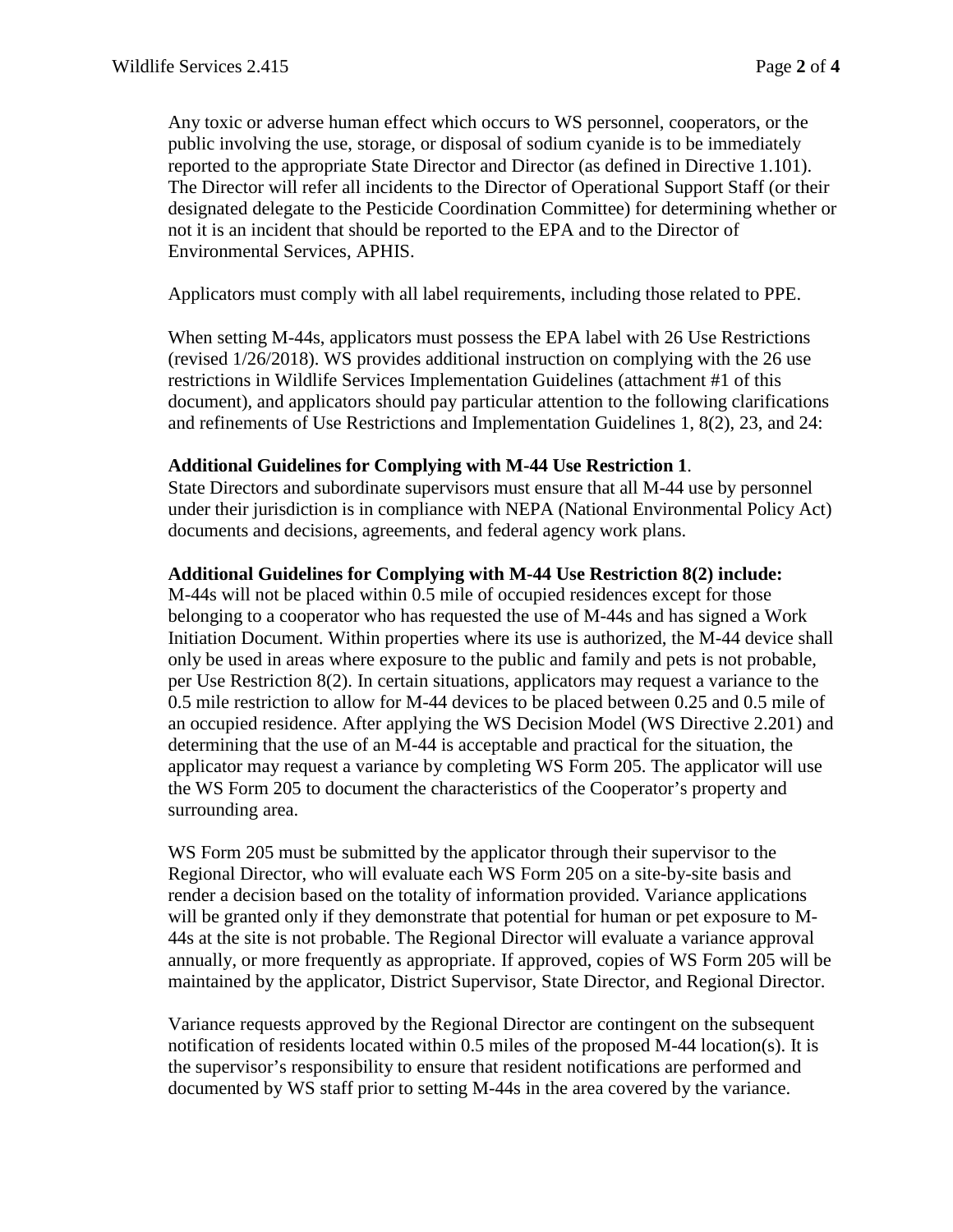WS will notify the owner or lessee occupying any residence between 0.25 and 0.5 miles of an M-44 device prior to their use in the area. Documentation of the notification will be maintained by the WS State Director.

The identity of the Cooperator and of the Cooperator's property, must not be shared directly with the notified individuals unless the Cooperator has authorized disclosure in writing.

WS personnel are expected to accurately identify property boundaries where M-44 devices are to be placed. If the property boundaries are not clearly posted, or the landowner or lessor is unable to accurately identify the property boundaries, WS personnel shall use electronic mapping or aerial imagery to identify: a) cooperator property boundaries to ensure devices are placed on the property covered by the agreement; and b) non-cooperator residences, to ensure none are within 0.5 mile of the device and/or residences that may require a variance using WS Form 205. Buildings that are obviously abandoned or not actively occupied are not residences for purposes of this interpretation.

# **Additional Guidelines for Complying with M-44 Use Restriction 23**

On properties where no fence lines exist to identify property boundaries or display warning signs, appropriate warning signs shall be erected to indicate that M-44 devices have been placed on the property ("premise sign") per Use Restriction 23(a). A WS authorized elevated sign ("device sign") as required by Use Restriction 23(b), must be securely anchored to a stake, post or wire and positioned vertically above ground level or hung from a low hanging tree limb in a manner that renders it clearly visible and legible from the device. One elevated device sign will be required for each M-44 device set. WS requires elevated device signs to be placed within 15 feet of each individual M-44 Device, a more stringent requirement than the EPA label Use Restriction. Applicators should use the most recent version of the device and premise signs available through the Pocatello Supply Depot. Signs that become faded, ripped, or otherwise illegible must be replaced.

# **Label Change in M-44 Use Restriction 24**

Amyl nitrite inhalants are not approved as an antidote for cyanide poisoning by the Food and Drug Administration. The EPA label Use Restrictions revised on 1/26/2018 eliminates the requirement to carry amyl nitrite ampules as an antidote to sodium cyanide poisoning.

4. REFERENCES

WS Directive 2.401, Pesticide Use (12/08/09). WS Directive 2.201, WS Decision Model (07/15/14) Federal Insecticide, Fungicide, and Rodenticide Act (7 U.S.C. 136 et seq.), as amended. 40 CFR Part 153.75 - Toxic or Adverse Effect Incident Reports (a)(1)(i) through (iii).

5. ATTACHMENTS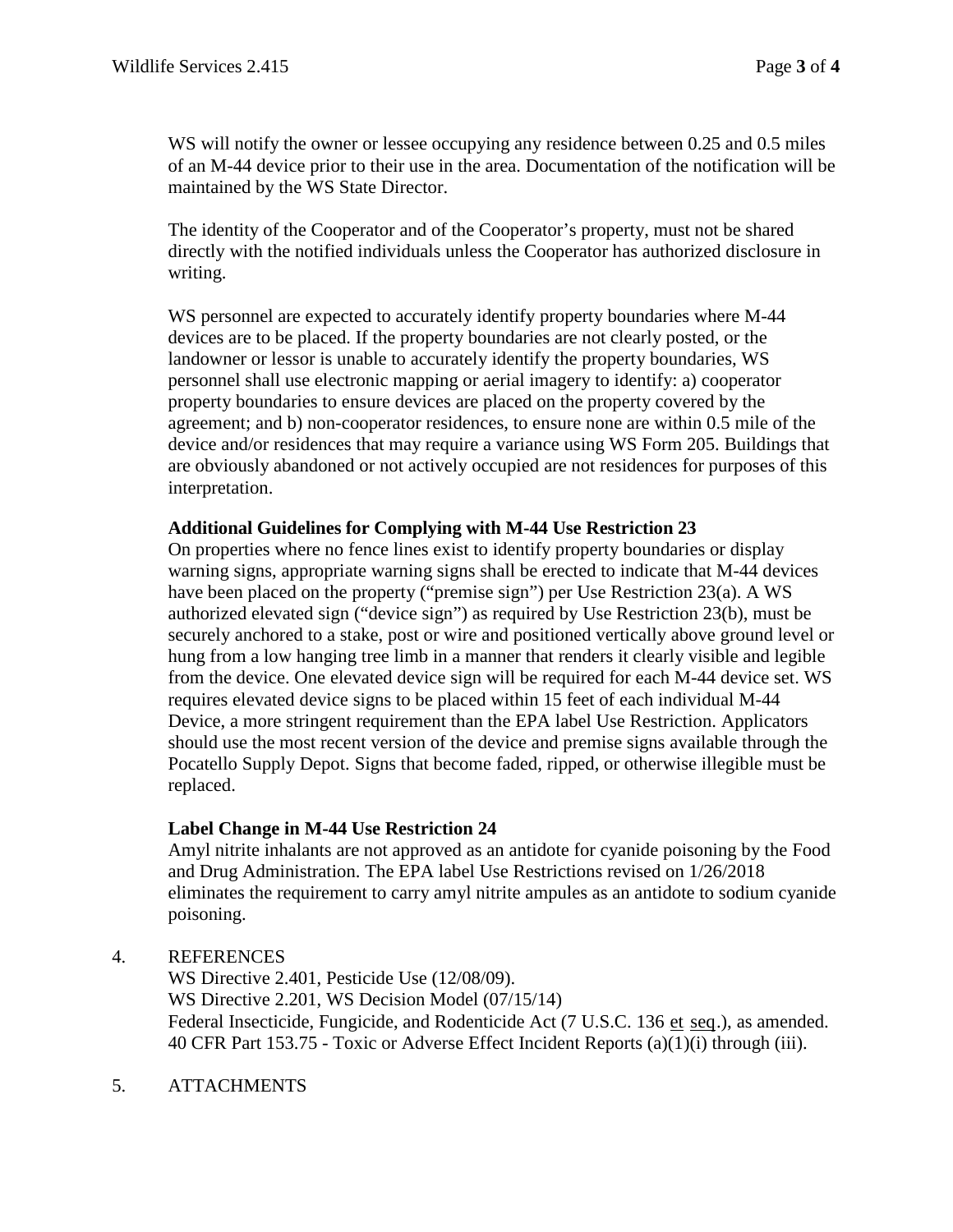• APHIS Wildlife Services Implementation Guidelines for the 26 Use Restrictions for M-44 Sodium Cyanide Capsules. February 2018.

JANET **BUCKNALL**<br>
Date: 2018.02.27 13:36:14 -05'00'<br>
Date: 2018.02.27 13:36:14 -05'00' Digitally signed by JANET BUCKNALL DN: c=US, o=U.S. Government,

Deputy Administrator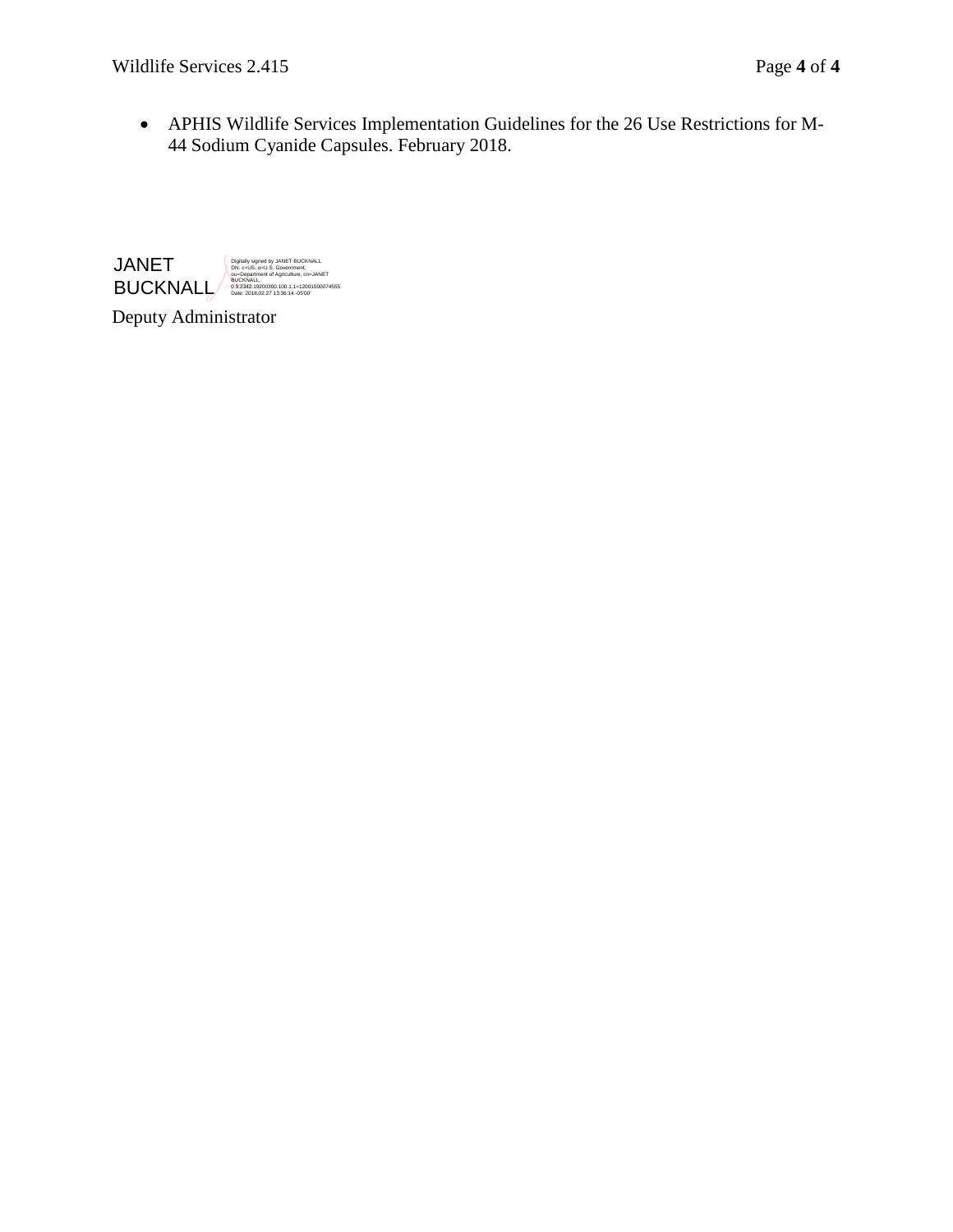# **APHIS Wildlife Services Implementation Guidelines for the 26 Use Restrictions for M-44 Sodium Cyanide Capsules**

# **EPA Registration No. 56228-15**

Revised: February 27, 2018

Note to Applicators: Although these guidelines contain verbiage from the EPA Label's 26 Use Restrictions for M-44 Sodium Cyanide capsules, possession of this document in the field does not fulfill label requirements to possess the full EPA Label, which includes the 26 use restrictions, with you in the field.

| <b>EPA Use Restriction (as</b>                                                                                                                                                                | <b>WS Implementing Guideline</b>                                                                                                                                                                                                                                                                                                                                                                                                                                                                                                        |
|-----------------------------------------------------------------------------------------------------------------------------------------------------------------------------------------------|-----------------------------------------------------------------------------------------------------------------------------------------------------------------------------------------------------------------------------------------------------------------------------------------------------------------------------------------------------------------------------------------------------------------------------------------------------------------------------------------------------------------------------------------|
| written on Label)                                                                                                                                                                             |                                                                                                                                                                                                                                                                                                                                                                                                                                                                                                                                         |
| 1. Use of the M-44 device shall<br>conform to all applicable<br>federal, state, and local laws<br>and regulations.                                                                            | State Directors are responsible for ensuring that WS<br>employees under their supervision are fully aware of all<br>relevant Federal, State, and local laws and regulations, and<br>individual M-44 applicators are responsible for complying<br>with these laws and regulations. Applicable laws will vary<br>from state to state as well as within states. WS M-44<br>applicators are subject to inspection by EPA or State<br>regulatory enforcement officials to ensure that applicable<br>laws and regulations are being followed. |
|                                                                                                                                                                                               | State Directors and subordinate supervisors must ensure that<br>all M-44 use by personnel under their jurisdiction is in<br>compliance with NEPA (National Environmental Policy<br>Act) documents and decisions, agreements, and federal<br>agency work plans.                                                                                                                                                                                                                                                                          |
| 2. Applicators shall be subject<br>to such other regulations and<br>restrictions as may be<br>prescribed from time-to-time<br>by the U.S. Environmental<br>Protection Agency (EPA).           | Additional regulations and restrictions prescribed by EPA<br>will be provided by the WS Operational Support Staff<br>through normal supervisory channels. Each State Director is<br>responsible to ensure that all M-44 applicators in the state<br>are properly trained and individual M-44 applicators are<br>responsible for complying with all State and Federal<br>regulations regarding M-44 use.                                                                                                                                 |
| 3. Each applicator of the M-44<br>device shall be trained in: (1)<br>safe handling of the capsules<br>and device, (2) proper<br>placement of the device, and (3)<br>necessary record keeping. | Applicators of pesticides will be trained and certified by the<br>appropriate state regulatory agency. If the State regulatory<br>agency training includes specific M-44 application that<br>covers use, safety precautions, and record keeping, this<br>training meets WS requirements. However, in those states<br>where generalized pesticide training lacks specific M-44                                                                                                                                                           |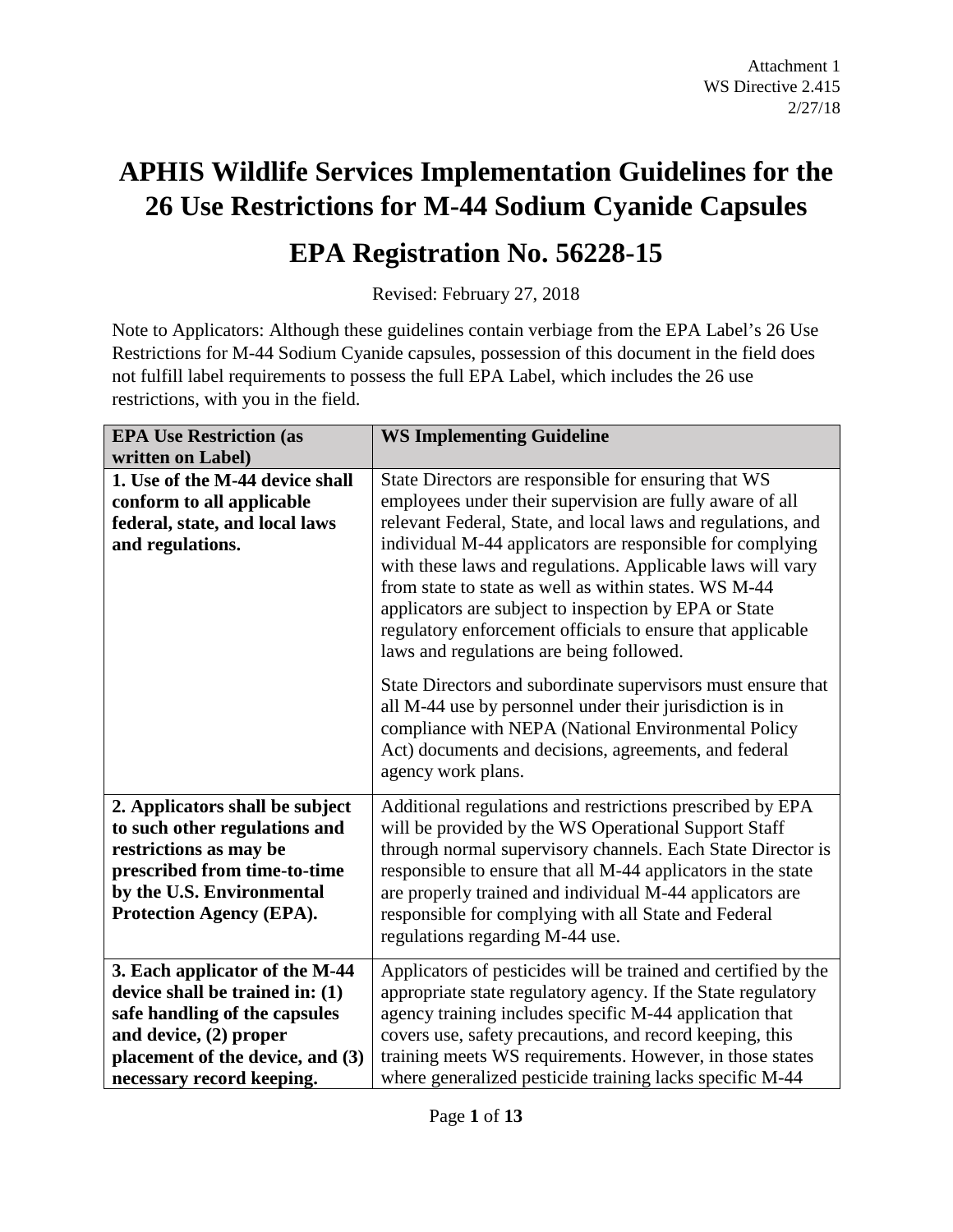| <b>EPA Use Restriction (as</b><br>written on Label)                                                                                                                                                                                                                                                                                 | <b>WS Implementing Guideline</b>                                                                                                                                                                                                                                                                                                                                                                                                                                                                                                                                                                                                                                                                                       |
|-------------------------------------------------------------------------------------------------------------------------------------------------------------------------------------------------------------------------------------------------------------------------------------------------------------------------------------|------------------------------------------------------------------------------------------------------------------------------------------------------------------------------------------------------------------------------------------------------------------------------------------------------------------------------------------------------------------------------------------------------------------------------------------------------------------------------------------------------------------------------------------------------------------------------------------------------------------------------------------------------------------------------------------------------------------------|
|                                                                                                                                                                                                                                                                                                                                     | training, the State Director will be responsible for<br>supplementing the training to meet specific training needs<br>on use, safety precautions, and record keeping<br>requirements.                                                                                                                                                                                                                                                                                                                                                                                                                                                                                                                                  |
| supervisor during annual field inspections.                                                                                                                                                                                                                                                                                         | WS State Directors are responsible to assure that all M-44<br>applicators they supervise are adequately trained and<br>certified as often as the State pesticide agency requires. The<br>"Annual M-44 Sodium Cyanide Training Certification"<br>form (WS Form 40) will be used to document applicator<br>knowledge through the completion of this form by the                                                                                                                                                                                                                                                                                                                                                          |
| 4. M-44 devices and sodium<br>cyanide capsules shall not be<br>sold or transferred to, or<br>entrusted to the care of any<br>person not supervised or<br>monitored, by Animal and<br><b>Plant Health Inspection Service</b><br>(APHIS), Wildlife Services<br>(WS) or any agency not<br>working under a WS<br>cooperative agreement. | M-44 cyanide capsules and ejectors will be used only by<br>WS program employees who are Certified Applicators, and<br>who have received specific M-44 training as described in<br>Use Restriction #3. This includes both cooperatively<br>funded employees and official volunteers who are<br>supervised by WS personnel. WS personnel will transfer M-<br>44 capsules or equipment only to other WS employees who<br>are certified M-44 applicators. When transfer of sodium<br>cyanide is necessary, the capsules shall be tracked using the<br>WS Controlled Materials Inventory Tracking System<br>(CMITS).                                                                                                        |
| 5. The M-44 device shall only<br>be used to take wild canids: (1)<br>suspected of preying on<br>livestock or poultry; (2)<br>suspected of preying on<br>federally designated threatened<br>or endangered species; or (3)<br>that are vectors of a<br>communicable disease.                                                          | M-44s may not be used to protect wildlife other than<br>Federally designated threatened or endangered species.<br>"Livestock or poultry" includes the species listed in<br>"Livestock" and "Commercial Game Animals (Pen-raised)"<br>subcategories of MIS Resources Protected codes.<br>"Wild canids" for which M-44s may be used include<br>coyote, red fox, gray fox, and wild (feral) dogs (see label<br>and WS Directive 2.340 "Feral, Free Ranging, and Hybrid<br>Dog Damage Management"), subject to further restrictions<br>by State or local regulations. States can restrict but cannot<br>expand the list of approved target species. Additional target<br>species can be designated only with EPA approval. |
| 6. The M-44 device shall not be<br>used solely to take animals for<br>the value of their fur.                                                                                                                                                                                                                                       | This restriction reinforces long-standing WS policy against<br>any taking of animals solely for the value of their fur by M-<br>44 or any other method. However, fur may be salvaged<br>from animals taken by M-44s in compliance with WS<br>Directive 2.510 "Fur, Other Animal Parts, and Edible<br>Meat."                                                                                                                                                                                                                                                                                                                                                                                                            |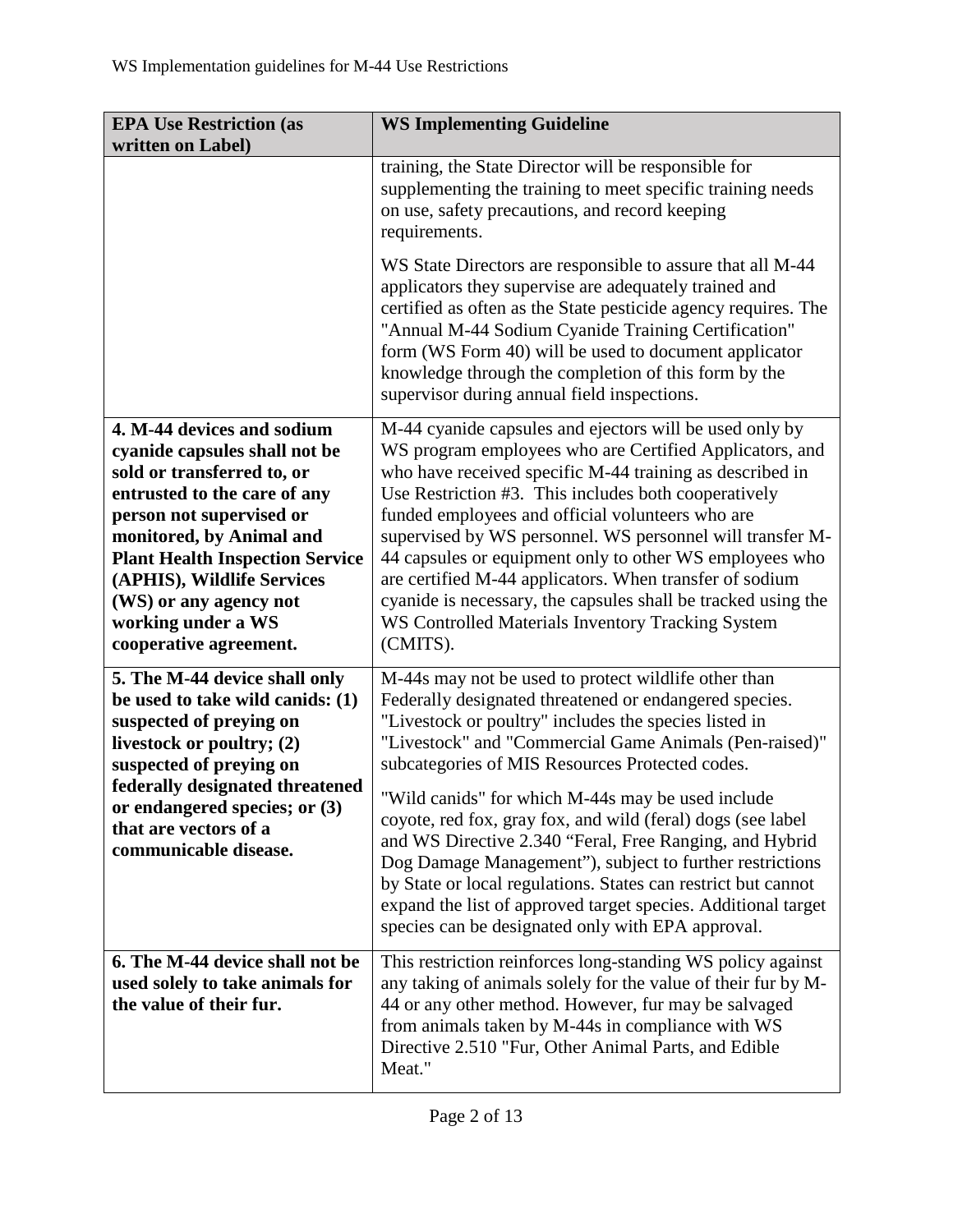| <b>EPA Use Restriction (as</b>                                   | <b>WS Implementing Guideline</b>                                                                                   |
|------------------------------------------------------------------|--------------------------------------------------------------------------------------------------------------------|
| written on Label)                                                |                                                                                                                    |
| 7. The M-44 device shall only                                    | The 7-mile rule applies only to M-44 use for the protection                                                        |
| be used on or within 7 miles of                                  | of livestock or poultry. "Recurrent prior experience of                                                            |
| a ranch unit or allotment                                        | predation on the ranch unit or allotment" means a history of                                                       |
| where losses due to predation                                    | predation that has been documented in MIS records. MIS                                                             |
| by wild canids are occurring or                                  | documentation of reported or confirmed livestock or poultry                                                        |
| where losses can be reasonably                                   | losses, on a MIS Direct Control Work Task or a MIS                                                                 |
| expected to occur based upon                                     | Technical Assistance Work Task, constitutes "full                                                                  |
| recurrent prior experience of                                    | documentation of livestock depredations, including                                                                 |
| predation on the ranch unit or                                   | evidence that losses were caused by wild canids."                                                                  |
| allotment.                                                       |                                                                                                                    |
|                                                                  | WS personnel will place M-44s only on properties                                                                   |
| <b>Full documentation of livestock</b>                           | identified in "Work Initiation Document for Wildlife                                                               |
| depredation, including<br>evidence that such losses were         | Damage Management" (WS Forms 12A, 12B, and 12C)                                                                    |
|                                                                  | signed by the property owner or manager, or as developed                                                           |
| caused by wild canids, will be                                   | in work plans for work on public lands. M-44 use must be                                                           |
| required before applications of<br>the M-44 are undertaken. This | specifically authorized through a signed written agreement<br>or through provisions in work plans with cooperating |
|                                                                  | agencies. Each WS Specialist is responsible for determining                                                        |
| use restriction is not applicable<br>when wild canids are        | the boundaries of properties covered by control agreements,                                                        |
| controlled to protect federally                                  | and to place M-44s only where authorized by the                                                                    |
| designated threatened or                                         | agreement.                                                                                                         |
| endangered species or are                                        |                                                                                                                    |
| vectors of a communicable                                        |                                                                                                                    |
| disease.                                                         |                                                                                                                    |
|                                                                  |                                                                                                                    |
| 8. The M-44 device shall not be                                  | Compliance with this rule requires common sense and good                                                           |
| used: $(1)$ in areas within                                      | judgment as well as input from local sources regarding                                                             |
| national forests or other                                        | public use and seasonal variations in such use. Regardless                                                         |
| federal lands set aside for                                      | of any other consideration, every effort will be made to                                                           |
| recreational use, $(2)$ in areas                                 | avoid areas of heavy public use and unnecessary public                                                             |
| where exposure to the public                                     | exposure. The exclusion of M-44s from prairie dog towns                                                            |
| and family and pets is                                           | (item 3) is intended to protect black-footed ferrets.                                                              |
| probable, (3) in prairie dog                                     | M-44s may be used on Federal lands except in areas                                                                 |
| towns, or (4) except for the                                     | specifically designated for recreational use. M-44 non-use                                                         |
| protection of federally                                          | areas on public lands will be identified through interagency                                                       |
| designated threatened or                                         | consultations at the WS State office or District office level;                                                     |
| endangered species, in National                                  | such non-use areas will include beaches, campgrounds and                                                           |
| or State Parks; National or                                      | locations where seasonal use such as hunting occurs.                                                               |
| <b>State Monuments; federally</b>                                | Consultations are not needed for types of lands where M-                                                           |
| designated wilderness areas;                                     | 44s will never be used; see list in Use Restriction #8, item                                                       |
| and wildlife refuge areas.                                       | (4). "Wildlife refuge areas" means officially designated                                                           |
| To determine whether the                                         | Federal or State wildlife refuges or wildlife management                                                           |
| applicable land management                                       | areas that are identified as such by appropriate signs and                                                         |
| agency has set aside any area                                    |                                                                                                                    |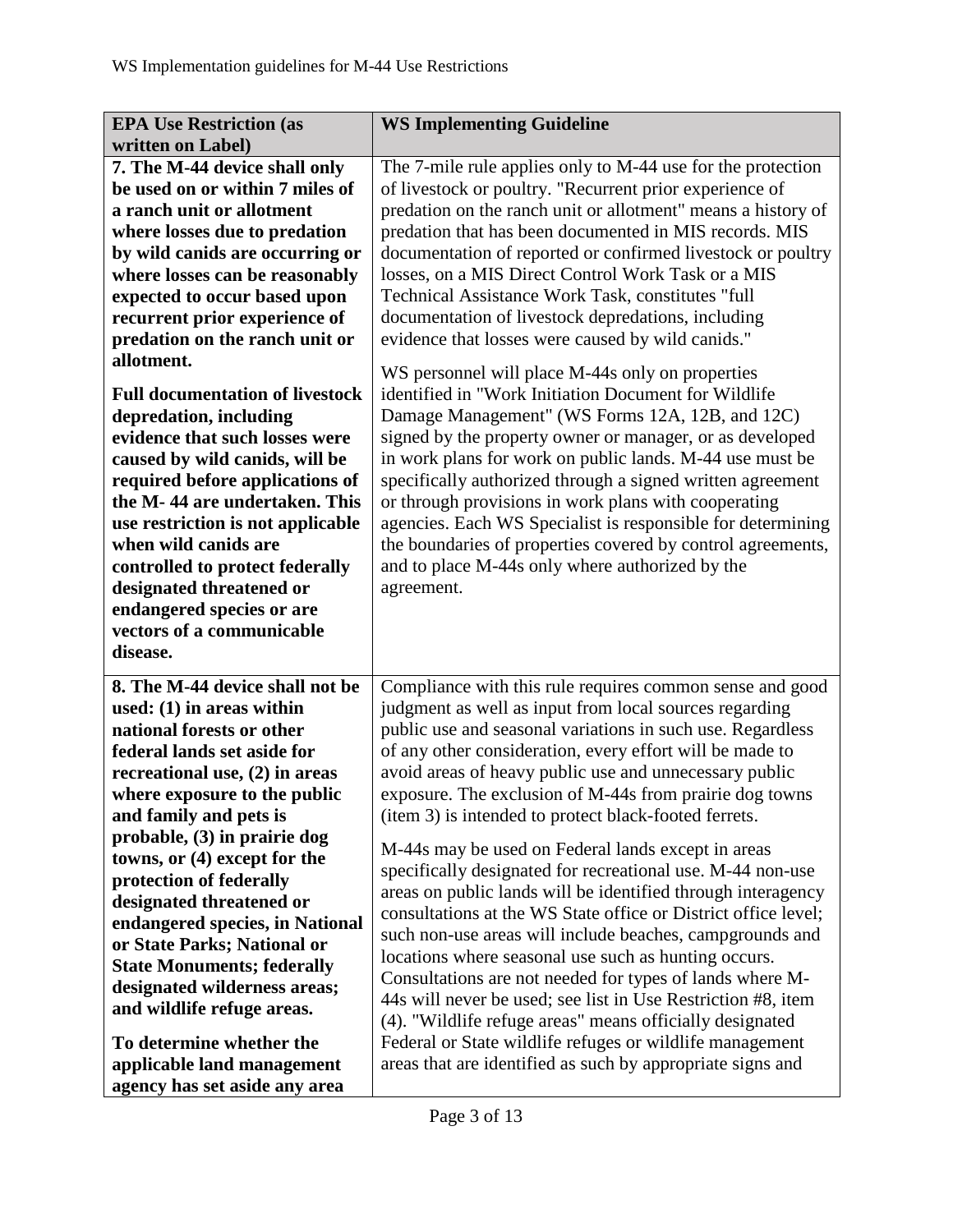| <b>EPA Use Restriction (as</b>    | <b>WS Implementing Guideline</b>                                                                                    |
|-----------------------------------|---------------------------------------------------------------------------------------------------------------------|
| written on Label)                 |                                                                                                                     |
| on federal lands for              | maps.                                                                                                               |
| recreational use either on a      |                                                                                                                     |
| permanent or temporary basis,     | WS will coordinate quarterly with the land management                                                               |
| the APHIS State Director or       | agency to determine where M-44s may or may not be used                                                              |
| his/her designated                | on public lands in certain areas. These quarterly contacts                                                          |
| representative who are            | can be made through workplan meetings, telephone                                                                    |
| considering authorizing or are    | conversations, in person, or email. Within 30 days after                                                            |
| responsible for ongoing use of    | each quarterly contact, WS needs to provide written                                                                 |
| M-44 capsules on public lands,    | documentation of the land management agency's                                                                       |
| must contact each applicable      | determination of any identified set aside recreation areas                                                          |
| land management agency            | (i.e. projected or current areas).                                                                                  |
| quarterly to determine whether    | Quarterly contacts will also allow for addressing the use of                                                        |
| any portions of the projected     | M-44's and unscheduled events that were not planned or                                                              |
| or current M-44 use areas are,    | discussed during the annual workplan meetings. For WS                                                               |
| or are to be, set aside for       | offices with no plans for use of M-44s on public lands,                                                             |
| recreational use. Within 30-      | quarterly contacts are not necessary.                                                                               |
| days of that contact, the APHIS   |                                                                                                                     |
| <b>State Director, or his/her</b> | M-44s will not be placed within 0.5 mile of occupied                                                                |
| designated representative,        | residences except for those belonging to a cooperator who                                                           |
| must provide the applicable       | has requested the use of M-44s and has signed a Work                                                                |
| land management agency with       | Initiation Document. Within properties where its use is                                                             |
| written documentation             | authorized, the M-44 device shall not be used in areas                                                              |
| specifying the applicable land    | where exposure to the public and family and pets is                                                                 |
| management agency's               | probable per Use Restriction 8(2). WS applicators can use                                                           |
| determinations of what            | WS Form 205 to request a variance to allow placement of                                                             |
| projected or current M-44 use     | M-44s between 0.25 and 0.5 miles of a neighboring                                                                   |
| areas are to be set aside for     | residence. M-44s cannot be placed within 0.25 mile of a                                                             |
| recreational use. For purposes    | residence other than that of the cooperator. WS will notify                                                         |
| of this Use Restriction, areas    | the owner or lessee occupying any residence between 0.25                                                            |
| set aside for recreational use    | and 0.5 miles from an M-44 device of their use in the area.                                                         |
| include areas where and when      | Documentation of the notification will be maintained by the                                                         |
| there are scheduled               | WS State Director.                                                                                                  |
| recreational events, areas        |                                                                                                                     |
| identified on maps with           | The identity of the Cooperator and of the Cooperator's                                                              |
| "recreation" in the title, areas  | property, must not be shared directly with the notified                                                             |
| where developed or known          | individuals unless the Cooperator has authorized disclosure                                                         |
| camping occurs, areas near        | in writing.                                                                                                         |
| designated or known               |                                                                                                                     |
| recreational trail heads and      |                                                                                                                     |
|                                   | WS personnel should accurately identify property                                                                    |
| designated or known vehicle       | boundaries where M-44 devices are to be placed. If the                                                              |
| access sites.                     | property boundaries are not clearly posted, or the landowner                                                        |
|                                   | or lessor is unable to accurately identify the property<br>boundaries, WS personnel shall use electronic mapping or |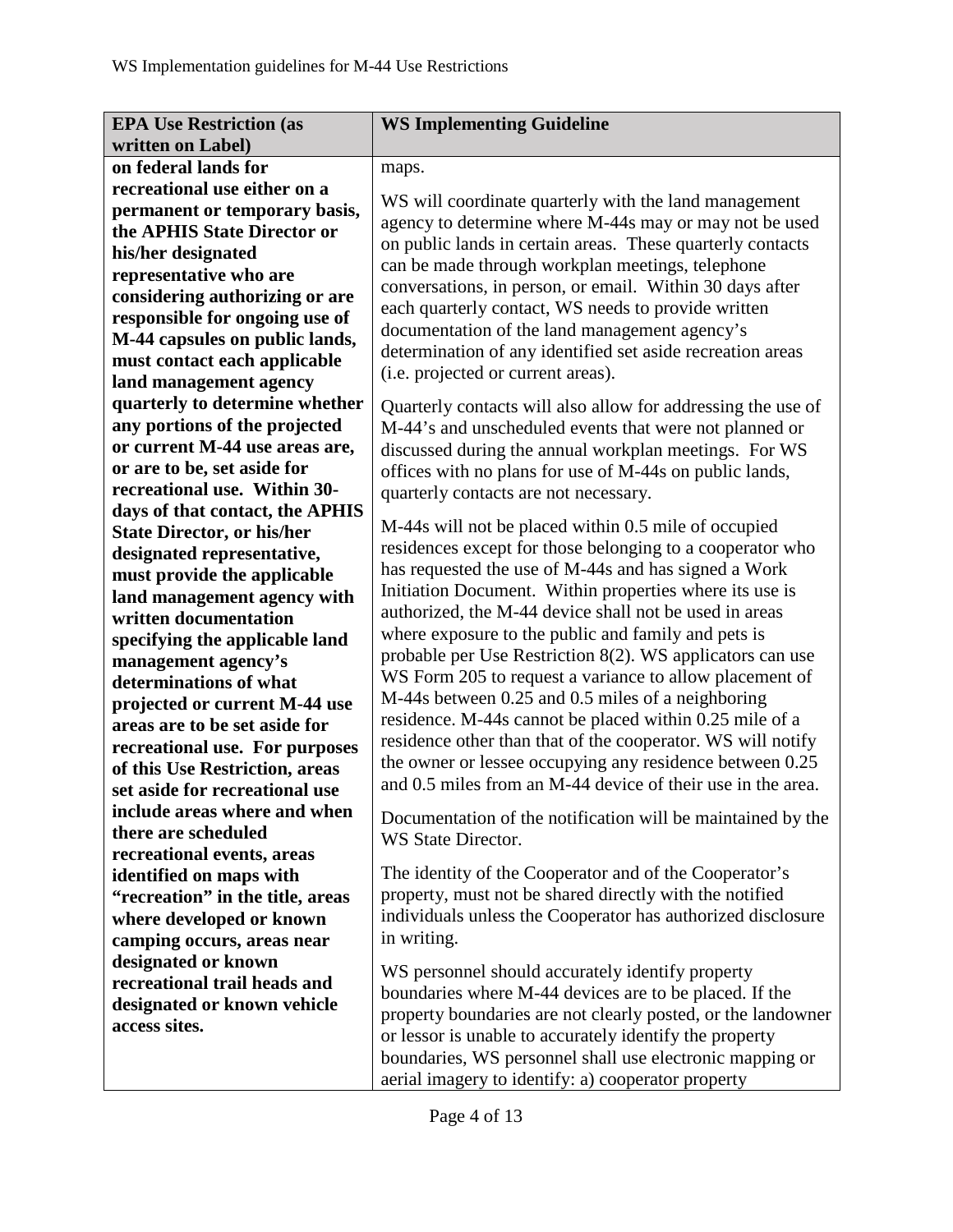| <b>EPA Use Restriction (as</b>                                                                                                                                                                                                                                                                                                                                                                                                                                                                                                                                                                                                                                                                                                                                                                                                                                                                                                                                                                                                                                                                          | <b>WS Implementing Guideline</b>                                                                                                                                                                                                                                                                                                                                                                                                                                                                                                                                                                                                                                                                                                                                                                                                                                                                                                                                                                                                                                                                                                                                                                                                                                                                                                                                                                                                                                                                                     |
|---------------------------------------------------------------------------------------------------------------------------------------------------------------------------------------------------------------------------------------------------------------------------------------------------------------------------------------------------------------------------------------------------------------------------------------------------------------------------------------------------------------------------------------------------------------------------------------------------------------------------------------------------------------------------------------------------------------------------------------------------------------------------------------------------------------------------------------------------------------------------------------------------------------------------------------------------------------------------------------------------------------------------------------------------------------------------------------------------------|----------------------------------------------------------------------------------------------------------------------------------------------------------------------------------------------------------------------------------------------------------------------------------------------------------------------------------------------------------------------------------------------------------------------------------------------------------------------------------------------------------------------------------------------------------------------------------------------------------------------------------------------------------------------------------------------------------------------------------------------------------------------------------------------------------------------------------------------------------------------------------------------------------------------------------------------------------------------------------------------------------------------------------------------------------------------------------------------------------------------------------------------------------------------------------------------------------------------------------------------------------------------------------------------------------------------------------------------------------------------------------------------------------------------------------------------------------------------------------------------------------------------|
| written on Label)                                                                                                                                                                                                                                                                                                                                                                                                                                                                                                                                                                                                                                                                                                                                                                                                                                                                                                                                                                                                                                                                                       |                                                                                                                                                                                                                                                                                                                                                                                                                                                                                                                                                                                                                                                                                                                                                                                                                                                                                                                                                                                                                                                                                                                                                                                                                                                                                                                                                                                                                                                                                                                      |
|                                                                                                                                                                                                                                                                                                                                                                                                                                                                                                                                                                                                                                                                                                                                                                                                                                                                                                                                                                                                                                                                                                         | boundaries to ensure devices are placed on the property<br>covered by the agreement; and b) non-cooperator<br>residences, to ensure none are within 0.5 mile of the device<br>and/or residences that may require a variance using WS<br>Form 205. Buildings that are obviously abandoned or not<br>actively occupied are not residences for purposes of this<br>interpretation.                                                                                                                                                                                                                                                                                                                                                                                                                                                                                                                                                                                                                                                                                                                                                                                                                                                                                                                                                                                                                                                                                                                                      |
| 9. The M-44 device shall not be<br>used in areas where federally<br>listed threatened or<br>endangered animal species<br>might be adversely affected.<br>Each applicator shall be issued<br>a map, prepared by or in<br>consultation with the U.S. Fish<br>and Wildlife Service, which<br>clearly indicates such areas.<br>(1) Except as provided in<br>paragraph (2) below, the M-44<br>device shall not be used in<br>areas occupied by any federally<br>listed threatened or<br>endangered species or any<br>federally listed experimental<br>populations as set forth in the<br>most current versions of maps<br>that have been prepared or<br>approved by the U.S. Fish and<br>Wildlife Service (FWS). At the<br>time of application, the<br>applicator must be in<br>possession of the most current<br>map, if such map exists, that<br>covers the application site. If<br>maps covering<br>the<br>application site do not exist,<br>then the M-44 applicator must,<br>prior to application, consult<br>with FWS to determine<br>whether the application site is<br>in an area occupied by listed | WS personnel will use all control methods including M-44s<br>in ways that minimize adverse impacts to nontarget animals<br>and the environment and will conduct Section 7<br>consultations with U.S. Fish and Wildlife Service as<br>required. In addition to consideration of potential impacts to<br>federally listed threatened and endangered species before<br>placing M-44s (see the label), WS applicators also will<br>consider impacts on state-listed species as well as federal<br>and state species that are candidates for listing.<br>Maps for listed threatened and endangered species or<br>experimental populations will be obtained by each State<br>Director from appropriate FWS Endangered Species<br>personnel if possible. Alternatively, maps may be prepared<br>jointly by WS and FWS personnel. Where FWS personnel<br>are unavailable or unable to cooperate in this activity, the<br>State Director will prepare appropriate maps and will<br>provide copies to FWS Endangered Species and State<br>wildlife agency offices whenever new or updated maps are<br>distributed to M-44 applicators. Also, each applicator must<br>be aware of specific areas closed to M-44 use, as shown in<br>"Endangered Species Considerations" on the label.<br>Endangered species maps are not needed in states or areas<br>where no vulnerable threatened or endangered species exist,<br>as determined by informal consultations between WS and<br>federal and/or state endangered species offices. |
| animal species.<br>Any use of                                                                                                                                                                                                                                                                                                                                                                                                                                                                                                                                                                                                                                                                                                                                                                                                                                                                                                                                                                                                                                                                           |                                                                                                                                                                                                                                                                                                                                                                                                                                                                                                                                                                                                                                                                                                                                                                                                                                                                                                                                                                                                                                                                                                                                                                                                                                                                                                                                                                                                                                                                                                                      |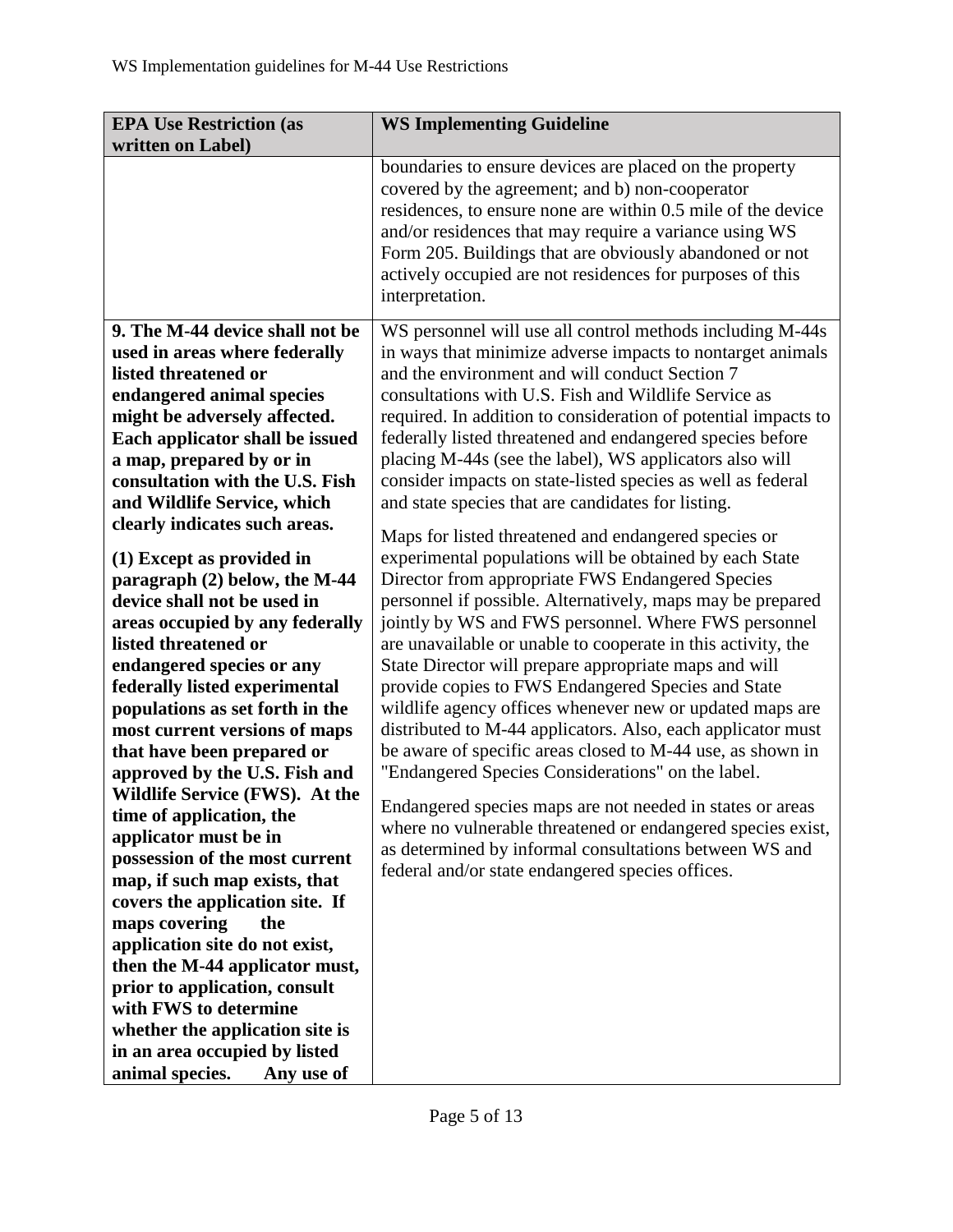| <b>EPA Use Restriction (as</b><br>written on Label)                                                                                                                                                                                                                                                                                                                                                                                                                                                                                                                              | <b>WS Implementing Guideline</b>                                                                                                                                                                                                                                                                                                                                                                                                                                                                                                                                                                             |
|----------------------------------------------------------------------------------------------------------------------------------------------------------------------------------------------------------------------------------------------------------------------------------------------------------------------------------------------------------------------------------------------------------------------------------------------------------------------------------------------------------------------------------------------------------------------------------|--------------------------------------------------------------------------------------------------------------------------------------------------------------------------------------------------------------------------------------------------------------------------------------------------------------------------------------------------------------------------------------------------------------------------------------------------------------------------------------------------------------------------------------------------------------------------------------------------------------|
| the M-44 thereafter shall be<br>consistent with any conditions<br>or limitations provided by<br><b>FWS through such</b><br>consultation.                                                                                                                                                                                                                                                                                                                                                                                                                                         |                                                                                                                                                                                                                                                                                                                                                                                                                                                                                                                                                                                                              |
| (2) Notwithstanding paragraph<br>$(1)$ , the M-44 device may be<br>used in areas occupied by<br>endangered, threatened, or<br>experimental populations if use<br>in such areas a) has been<br>addressed by FWS in special<br>regulations pursuant to section<br>4(d) of the ESA, in<br>requirements imposed through<br>incidental take statements or<br>incidental take permits, or in<br>other applicable agreements<br>with the FWS, and b) the<br>applicator's use of the M-44 is<br>consistent with any conditions<br>or limitations provided by<br><b>FWS</b> for such use. |                                                                                                                                                                                                                                                                                                                                                                                                                                                                                                                                                                                                              |
| 10. One person other than the<br>individual applicator shall have<br>knowledge of the exact<br>placement location of all M-44<br>devices in the field.                                                                                                                                                                                                                                                                                                                                                                                                                           | This rule will be met by WS personnel providing copies of<br>the initial placement and any subsequent changes of M-44<br>GPS locations as soon as possible, but no later than 14 days<br>after placement. This M-44 coordinate information shall be<br>sent to the applicator's supervisor by electronic or hard<br>copy delivery. It is not required that anyone beyond the<br>certified applicator be present during placement or<br>replacement of M-44 devices.                                                                                                                                          |
| 11. In areas where more than<br>one governmental agency is<br>authorized to place M-44<br>devices, the agencies shall<br>exchange placement<br>information and other relevant<br>facts to ensure that the<br>maximum number of M-44s<br>allowed is not exceeded.                                                                                                                                                                                                                                                                                                                 | As a general policy, WS will not use M-44s on any property<br>where persons other than WS personnel are using them.<br>Each exception to this rule will be authorized in writing by<br>the supervisor or State Director before any M-44s are set by<br>WS personnel. In such exceptional cases where WS and<br>other governmental agencies or private individuals are<br>using M-44s concurrently, WS personnel will communicate<br>with other users sufficiently to ensure that the maximum<br>number of M-44s placed by all users does not exceed the<br>totals set forth in Use Restrictions #15 and #16. |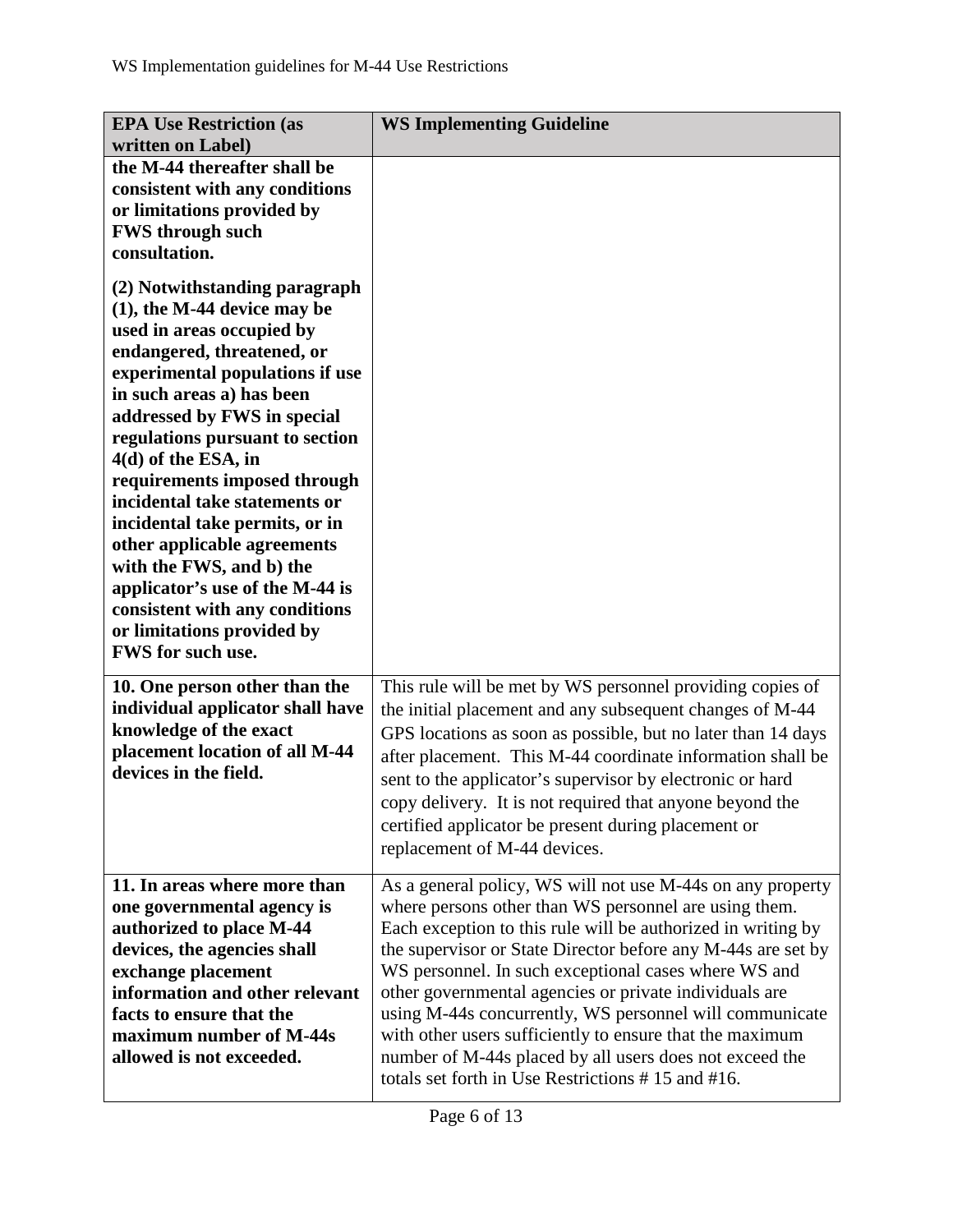| <b>EPA Use Restriction (as</b>                                                                                                                                                                                                                                                                          | <b>WS Implementing Guideline</b>                                                                                                                                                                                                                                                                                                                                                                                                                                                                                                                                                                                                                                                                                             |
|---------------------------------------------------------------------------------------------------------------------------------------------------------------------------------------------------------------------------------------------------------------------------------------------------------|------------------------------------------------------------------------------------------------------------------------------------------------------------------------------------------------------------------------------------------------------------------------------------------------------------------------------------------------------------------------------------------------------------------------------------------------------------------------------------------------------------------------------------------------------------------------------------------------------------------------------------------------------------------------------------------------------------------------------|
| written on Label)                                                                                                                                                                                                                                                                                       |                                                                                                                                                                                                                                                                                                                                                                                                                                                                                                                                                                                                                                                                                                                              |
| 12. The M-44 device shall not<br>be placed within 200 feet of any<br>lake, stream, or other body of<br>water, provided that natural<br>depression areas which catch<br>and hold rainfall for short<br>periods of time shall not be<br>considered "bodies of water"<br>for purposes of this restriction. | This rule is designed to protect nontarget animals, including<br>humans and their pets, which may be attracted to bodies of<br>water. In addition to avoiding M-44 placements within 200<br>feet of water bodies, WS personnel will avoid using M-44s<br>where exposure to nontarget animals, the public and family<br>pets is probable.<br>Dry irrigation ditches and water troughs are not "bodies of<br>water" for purposes of this Use Restriction.                                                                                                                                                                                                                                                                      |
|                                                                                                                                                                                                                                                                                                         | Avoidance of hazard to humans and nontarget animals may<br>require at times that M-44 sets be more than 200 feet away<br>from water. Wherever uncertainty exists about the<br>suitability of specific placement locations, applicators<br>should consult with their supervisors before placing M-44s.<br>(See Use Restriction #14).                                                                                                                                                                                                                                                                                                                                                                                          |
| 13. The M-44 device shall not<br>be placed in areas where food<br>crops are planted.                                                                                                                                                                                                                    | In 40 FR 44726-44739 (9/29/75), EPA Administrator<br><b>Russell Train indicated:</b><br>"4. there was no basis in the record for extending<br>the use of the M-44 to protect "agricultural crops,"<br>since that would encompass a rather large,<br>undefined area of use. The purpose of this<br>Restriction #8 is not to protect crops, but to protect<br>people who work in the field and, in some cases,<br>those people who eat food products from the field.<br>This restriction does not prohibit placement in areas<br>adjacent to the field which are less likely to result in<br>human exposure to injury."<br>(Note: The M-44s can be placed in areas only for the<br>purposes identified in Use Restriction #5.) |
| 14. The M-44 device shall be<br>placed at least at a 50-foot<br>distance or at such a greater<br>distance from any public road<br>or pathway as may be<br>necessary to remove it from<br>sight of persons and domestic<br>animals using any such public<br>road or pathway.                             | "Public road or pathway" generally means a road or trail<br>that is identified as such on maps, is open to unrestricted<br>public access and maintained by a government or public<br>entity. A pickup track or livestock path is not a "public road<br>or pathway" for purposes of this rule. Any uncertainty about<br>specific public roads or pathways on public lands should be<br>resolved through informal consultation with local land<br>management agency personnel. In this regard, WS<br>personnel will avoid placing M-44s in any location where<br>exposure to the public and family pets is probable (Use<br>Restriction #8).<br>The out-of-sight rule means that if a person using only the                    |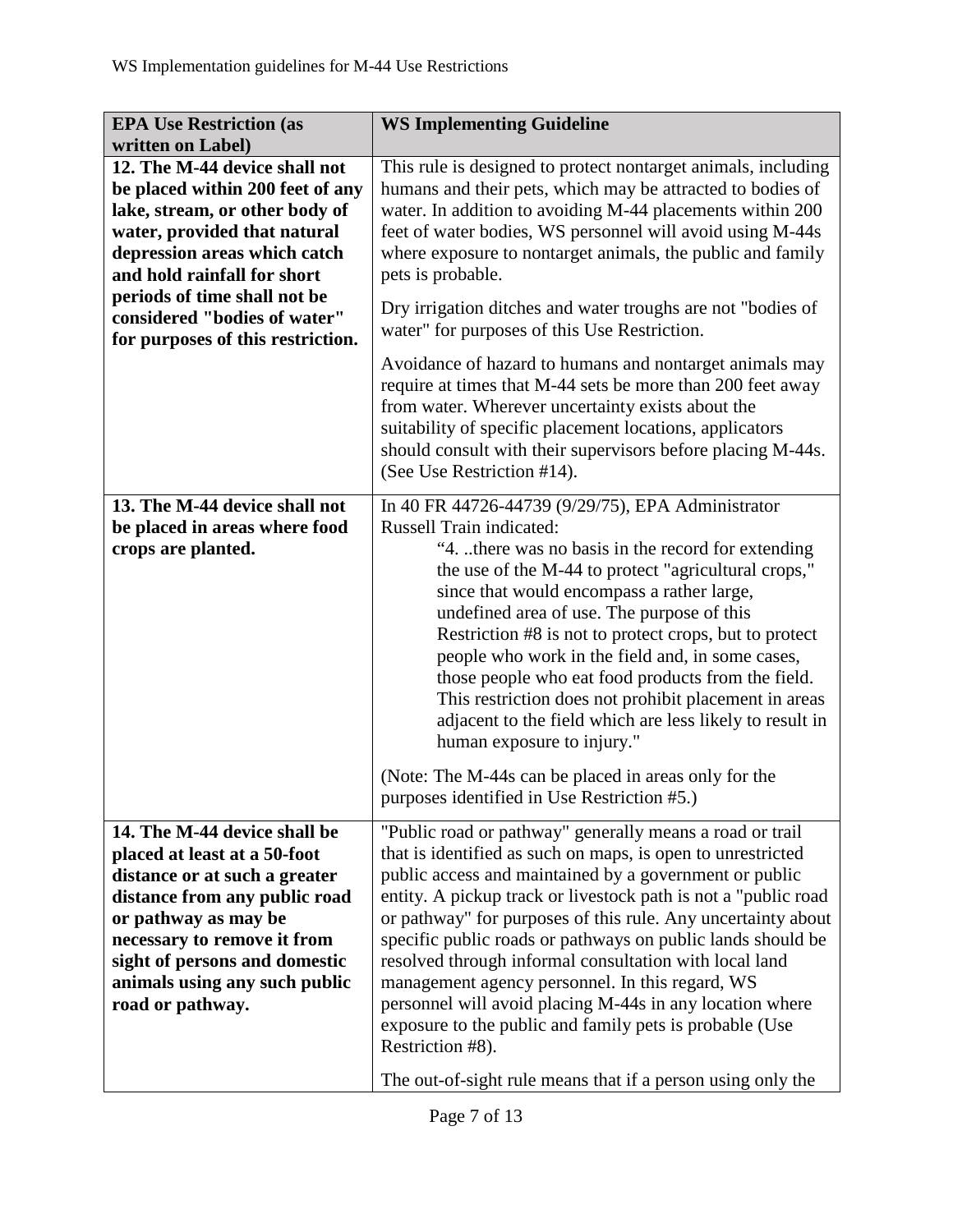| <b>EPA Use Restriction (as</b><br>written on Label)                                                                                                                                    | <b>WS Implementing Guideline</b>                                                                                                                                                                                                                                                                                                                                                                                                                                                                                                                                                                                                                                                                                                                                                                                                        |
|----------------------------------------------------------------------------------------------------------------------------------------------------------------------------------------|-----------------------------------------------------------------------------------------------------------------------------------------------------------------------------------------------------------------------------------------------------------------------------------------------------------------------------------------------------------------------------------------------------------------------------------------------------------------------------------------------------------------------------------------------------------------------------------------------------------------------------------------------------------------------------------------------------------------------------------------------------------------------------------------------------------------------------------------|
|                                                                                                                                                                                        | un-aided eye, that is standing on the road could direct<br>another person in the field directly to the M-44 device; this<br>would not meet the out-of-sight rule. This rule applies to M-<br>44 devices, not warning signs. An applicator who is<br>uncertain as to whether or not a specific road or pathway is<br>considered public will consult with the supervisor before<br>placing M -44s in that area.                                                                                                                                                                                                                                                                                                                                                                                                                           |
| 15. The maximum density of<br>M-44s placed in any 100 acre<br>pasture land areas shall not<br>exceed 10; and the density in<br>any 1 square mile of open<br>range shall not exceed 12. | "Pasture land" is fenced land that produces forage for<br>consumption by grazing animals. Fence rows around the<br>pasture are considered as part of the pasture for purposes of<br>this rule. "Open range" is unfenced grazing land, and one<br>(1) square mile contains 640 acres.                                                                                                                                                                                                                                                                                                                                                                                                                                                                                                                                                    |
|                                                                                                                                                                                        | Application of this standard to field situations requires that<br>WS specialists know property boundaries where M-44s are<br>being placed. In general, WS personnel will use the<br>minimum number of M-44s needed to achieve project<br>objectives. This Use Restriction could be interpreted to<br>allow a maximum of 64 M-44s to be placed in one square<br>mile of fenced pasture. However, rarely, if ever, would a<br>WS specialist use so many M-44s. In the unlikely case<br>where WS specialists need to set a number of M-44s,<br>approaching the limits specified in this restriction,<br>specialists will not place more M-44s than are authorized<br>here and in Use Restriction #16. Any apparent<br>contradictions between Use Restrictions #15 and #16 will<br>be resolved by complying with the more restrictive rule. |
| 16. No M-44 device shall be<br>placed within 30 feet of a<br>livestock carcass used as a<br>draw station. No more than<br>four M-44 devices shall be<br>placed per draw station and no | This restriction is intended to protect nontarget animals that,<br>like target predators, also may be attracted to a carcass. WS<br>applicators will not place M-44s within 30 feet of any<br>livestock or other animal carcass with meat or viscera<br>attached, regardless of whether or not the carcass is<br>intended to be a draw station.                                                                                                                                                                                                                                                                                                                                                                                                                                                                                         |
| more than five draw stations<br>shall be operated per square<br>mile.                                                                                                                  | M-44s placed more than 30 feet away from livestock<br>carcasses may, over time, come to violate this rule if<br>scavengers drag the carcasses toward M-44 sets. This<br>problem can be minimized by staking carcasses to keep<br>them from moving. M-44 applicators are responsible for<br>taking all reasonable precautions to ensure that no carcass<br>or parts of any carcass are moved to within 30 feet of any<br>M-44 device. The number of M-44 devices used with draw<br>stations will not exceed the number authorized in either Use                                                                                                                                                                                                                                                                                          |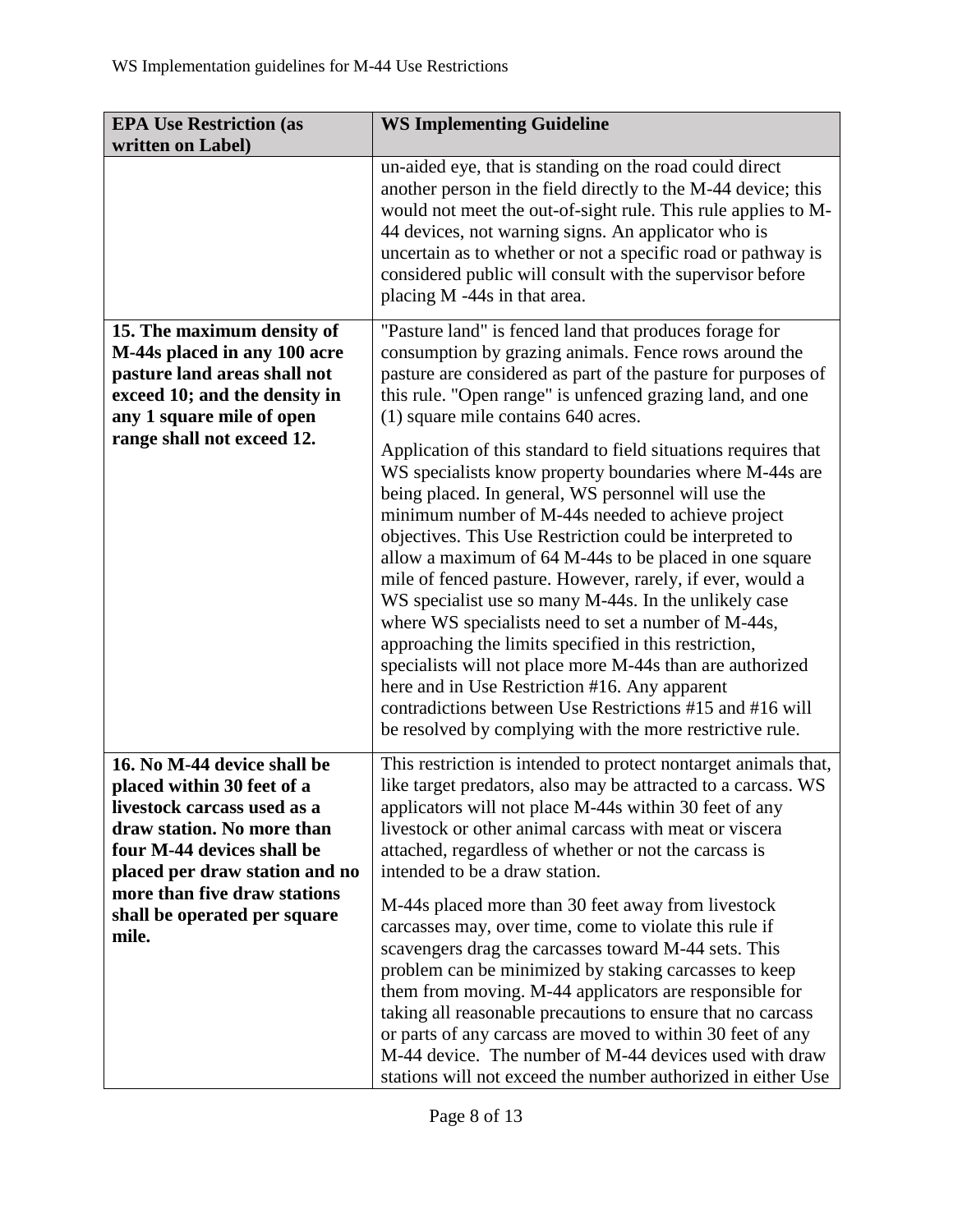| <b>EPA Use Restriction (as</b><br>written on Label)                                                                                                                                                                                                 | <b>WS Implementing Guideline</b>                                                                                                                                                                                                                                                                                                                                                                                                                                                                                                                                                                                                                                                                                                                                                                                                                                                          |
|-----------------------------------------------------------------------------------------------------------------------------------------------------------------------------------------------------------------------------------------------------|-------------------------------------------------------------------------------------------------------------------------------------------------------------------------------------------------------------------------------------------------------------------------------------------------------------------------------------------------------------------------------------------------------------------------------------------------------------------------------------------------------------------------------------------------------------------------------------------------------------------------------------------------------------------------------------------------------------------------------------------------------------------------------------------------------------------------------------------------------------------------------------------|
|                                                                                                                                                                                                                                                     | Restriction #15 or #16. Apparent contradictions between<br>these rules will be resolved by using the limit imposed<br>under the more restrictive rule.                                                                                                                                                                                                                                                                                                                                                                                                                                                                                                                                                                                                                                                                                                                                    |
| 17. Supervisors of applicators<br>shall check the records,<br>warning signs, and M-44<br>devices of each applicator at<br>least once a year to verify that<br>all applicable laws, regulations,<br>and restrictions are being<br>strictly followed. | Required checks will be conducted as part of supervisors'<br>regular oversight, and will be documented on the "Field<br>Inspection Report" (WS Form 82). Additionally,<br>supervisors will complete the "Annual M-44 Sodium<br>Cyanide Training" form (WS Form 40) during annual field<br>inspections to document review of applicator's knowledge<br>of M-44 guidelines and restrictions. Checks may be<br>conducted more often, as necessary in the supervisors'<br>opinion, but each applicator will be checked at least once<br>each year. Inventory and use records of sodium cyanide will<br>be in accordance to the CMITS requirements.                                                                                                                                                                                                                                            |
| 18. Each M-44 device shall be<br>inspected at least once every<br>week, weather permitting<br>access, to check for<br>interference or unusual<br>conditions and shall be<br>serviced as required.                                                   | This restriction means that M-44 devices must be inspected<br>once during each calendar week. Weekly checks will be<br>made and documented by each applicator using regular MIS<br>(or equivalent replacement in the MIS 2000 system)<br>reporting procedures.<br>Each required M-44 check will be recorded on an MIS<br>"Direct Control Work Task" showing the number of M-44s<br>checked and fired (including 0 if none were fired). M-44s<br>may be checked by cooperating ranchers. Cooperator<br>checks will be limited to visual inspection to determine if<br>devices have been disturbed or pulled, followed by verbal<br>report to the applicator who will submit appropriate MIS<br>documentation. Cooperators may not reset or handle the<br>device and they should not disturb any animal taken with<br>the device.<br>Each required check that cannot be made due to adverse |
|                                                                                                                                                                                                                                                     | weather or for any other reason should be documented<br>specifically for each property or agreement in MIS.                                                                                                                                                                                                                                                                                                                                                                                                                                                                                                                                                                                                                                                                                                                                                                               |
| 19. Damaged or nonfunctional<br>M-44 devices shall be removed<br>from the field.                                                                                                                                                                    | Damaged or unserviceable devices (ejector, shell holder,<br>and/or tube) will not be discarded in the field. They will be<br>either removed or replaced by working units, as deemed<br>appropriate by the applicator. Removal or replacement of<br>damaged or nonfunctional M-44 devices requires no special<br>documentation beyond routine reporting in an MIS Direct<br>Work Task of the numbers of units set on the property.                                                                                                                                                                                                                                                                                                                                                                                                                                                         |
| 20. A M-44 device shall be                                                                                                                                                                                                                          | "Site" in this context means the property described in the                                                                                                                                                                                                                                                                                                                                                                                                                                                                                                                                                                                                                                                                                                                                                                                                                                |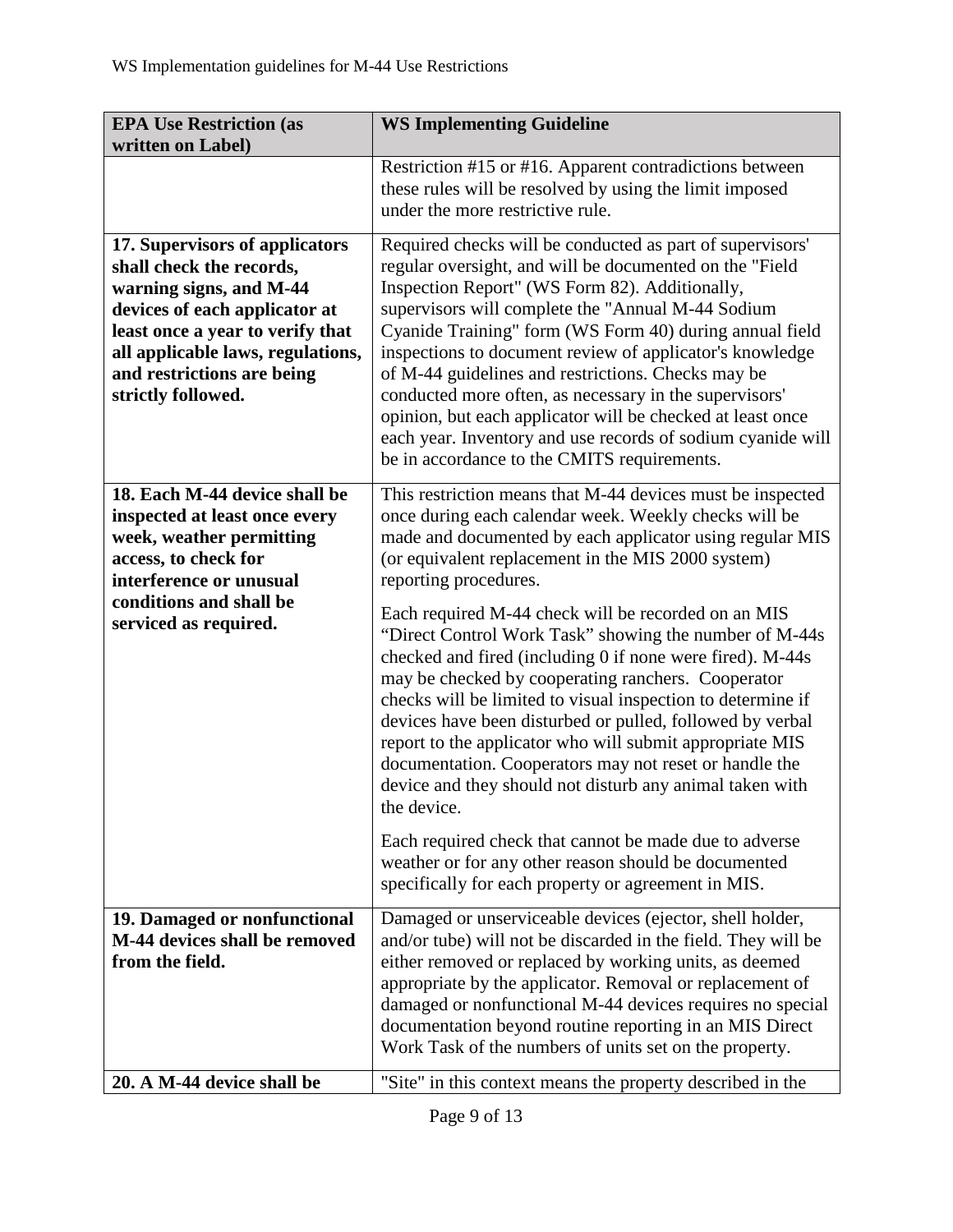| written on Label)<br>work initiation document for wildlife damage management<br>removed from an area if, after<br>30 days, there is no sign that a<br>(WS Form 12A, 12B, and 12C). Documentation of<br>target predator has visited the<br>predator damage to livestock anywhere on the ranch unit or<br>allotment or other physical evidence of their presence will<br>site.                                                                                                                                                                                                                                                                                                                                                                                                                                                                                                                                                                                                                                                                                                              | be regarded as evidence that a target predator has visited the |
|-------------------------------------------------------------------------------------------------------------------------------------------------------------------------------------------------------------------------------------------------------------------------------------------------------------------------------------------------------------------------------------------------------------------------------------------------------------------------------------------------------------------------------------------------------------------------------------------------------------------------------------------------------------------------------------------------------------------------------------------------------------------------------------------------------------------------------------------------------------------------------------------------------------------------------------------------------------------------------------------------------------------------------------------------------------------------------------------|----------------------------------------------------------------|
| site.<br>M-44s will be removed when they are no longer needed.<br>This decision will be made consistent with Use Restriction<br>#7.                                                                                                                                                                                                                                                                                                                                                                                                                                                                                                                                                                                                                                                                                                                                                                                                                                                                                                                                                       |                                                                |
| M-44 capsules and devices will be stored under lock and<br>21. All persons authorized to<br>key at all times when unattended, including when in transit.<br>possess and use sodium cyanide<br>WS personnel will use locking metal boxes for this purpose.<br>capsules and M-44 devices<br>M-44 capsules may be transported in the cab or passenger<br>shall store such capsules and<br>devices under lock and key.<br>compartment of a vehicle when in a locked pesticide<br>storage box. At the end of the day, M-44 capsules will be<br>locked together in a pesticide storage box.                                                                                                                                                                                                                                                                                                                                                                                                                                                                                                     |                                                                |
| The State Director shall consult with the local state<br>22. Used sodium cyanide<br>capsules shall be disposed of by<br>pesticide authority to determine the proper disposal<br>procedures of spent and/or defective capsules. If state<br>deep burial or at a proper<br>landfill site. Incineration may<br>pesticide regulations allow deep burial of defective<br>be used instead of burial for<br>capsules, the capsule shall be pinched with pliers to break<br>the seal prior to burial. M-44 capsules disposal will be<br>disposal. Place the capsules in<br>an incinerator or refuse hole<br>documented using the disposal transaction in CMITS.<br>and burn until the capsules are<br>State-sponsored pesticide collection/container disposal<br>completely consumed. Capsules<br>programs qualify as proper disposal of M-44 capsules.<br>may be incinerated using either<br>Also, assistance for M-44 capsule disposal can be provided<br>wood or diesel fuel.<br>by the APHIS Safety Health and Environmental Protection<br>Branch (SHEPB) at 301-436-3114.                    |                                                                |
| Most people know nothing about M-44s and their hazards.<br>23. Bilingual warning signs in<br>Warning signs are the first line of defense against accidents.<br><b>English and Spanish shall be</b><br>M-44 applicators should use as many warning signs as are<br>used in all areas containing M-<br>needed to adequately post an area. Weekly inspections of<br>44 devices. All such signs shall<br>proper placement and legibility of all warning signs is<br>be removed when M-44 devices<br>necessary to maintain proper signage and public notification<br>are removed.<br>requirements. All warning signs shall be removed when M-<br>a. Main entrances or<br>44 devices are taken from the field. Be sure to place<br>commonly used access points to<br>individual device signs so that the arrow points toward the<br>areas in which M-44 devices<br>device.<br>are set shall be posted with<br>warning signs to alert the<br>In addition to placing warning signs, applicators must<br>advise resource/land owners of the dangers of sodium<br>public to the toxic nature of the |                                                                |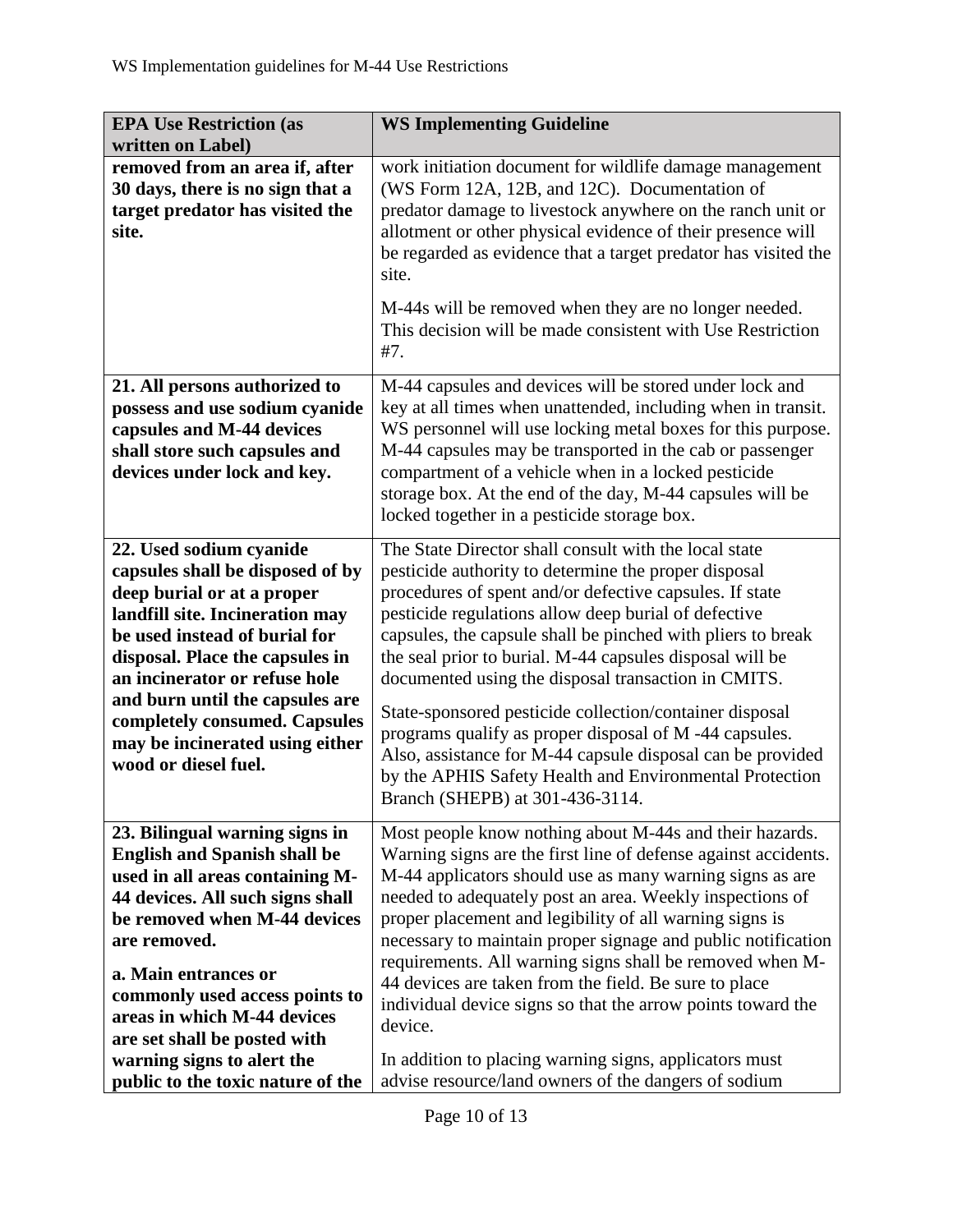| <b>EPA Use Restriction (as</b>                                                                                                                                                             | <b>WS Implementing Guideline</b>                                                                                                                                                                                                                                                                                                                                                                                                                                                                                                                                                                                                                                                                                                                                                                                              |
|--------------------------------------------------------------------------------------------------------------------------------------------------------------------------------------------|-------------------------------------------------------------------------------------------------------------------------------------------------------------------------------------------------------------------------------------------------------------------------------------------------------------------------------------------------------------------------------------------------------------------------------------------------------------------------------------------------------------------------------------------------------------------------------------------------------------------------------------------------------------------------------------------------------------------------------------------------------------------------------------------------------------------------------|
| written on Label)                                                                                                                                                                          |                                                                                                                                                                                                                                                                                                                                                                                                                                                                                                                                                                                                                                                                                                                                                                                                                               |
| cyanide and to the danger to<br>pets. Signs shall be inspected<br>weekly to ensure their<br>continued presence and ensure<br>that they are conspicuous and<br>legible. b. An elevated sign | cyanide, and the potential for death or injury to people, pets,<br>and livestock if M-44s are misused. Ranchers and<br>landowners are responsible to inform any persons entering<br>their property of the presence and hazards of M-44 devices.<br>In addition, applicators or cooperating landowners should<br>personally warn neighbors and other persons in the area                                                                                                                                                                                                                                                                                                                                                                                                                                                       |
| shall be placed within 25 feet of<br>each individual M-44 device<br>warning persons not to handle<br>the device.                                                                           | whose free-roaming pets might encounter M-44 devices.<br>The USDA/APHIS/WS "M-44 Device for Local Predator<br>Control" Fact Sheet can be used for these educational<br>purposes.                                                                                                                                                                                                                                                                                                                                                                                                                                                                                                                                                                                                                                              |
|                                                                                                                                                                                            | On properties where no fence lines exist to identify property<br>boundaries or display warning signs, appropriate warning<br>signs shall be erected to indicate that M-44 devices have<br>been placed on the property ("premise sign") per Use<br>Restriction 23(a). A WS authorized elevated sign ("device<br>sign") as required by Use Restriction 23(b), must be<br>securely anchored to a stake, post or wire and positioned<br>vertically above ground level or hung from a low hanging<br>tree limb in a manner that renders it clearly visible and<br>noticeable from the device. One elevated device sign will<br>be required for each M-44 device set. WS requires elevated<br>device signs to be placed within 15 feet of each individual<br>M-44 Device, a more stringent requirement than the Use<br>Restriction. |
| 24. Each authorized or licensed<br>applicator shall carry on his<br>person instructions for<br>obtaining medical assistance in<br>the event of accidental<br>exposure to sodium cyanide.   | The M-44 applicator shall keep the phone number of the<br>poison control center or local medical treatment facility<br>readily available on their person                                                                                                                                                                                                                                                                                                                                                                                                                                                                                                                                                                                                                                                                      |
| 25. In all areas where the use of                                                                                                                                                          | Where local hospitals and medical centers rely on poison                                                                                                                                                                                                                                                                                                                                                                                                                                                                                                                                                                                                                                                                                                                                                                      |
| the M-44 device is anticipated,                                                                                                                                                            | control centers for help in treating poisoning cases,                                                                                                                                                                                                                                                                                                                                                                                                                                                                                                                                                                                                                                                                                                                                                                         |
| local medical people shall be                                                                                                                                                              | notification of the poison control centers will meet this                                                                                                                                                                                                                                                                                                                                                                                                                                                                                                                                                                                                                                                                                                                                                                     |
| notified of the intended use.                                                                                                                                                              | requirement. If hospitals in an applicator's area do not use                                                                                                                                                                                                                                                                                                                                                                                                                                                                                                                                                                                                                                                                                                                                                                  |
| This notification may be                                                                                                                                                                   | or have access to a poison control center, hospitals and                                                                                                                                                                                                                                                                                                                                                                                                                                                                                                                                                                                                                                                                                                                                                                      |
| through a poison control                                                                                                                                                                   | medical clinics should be notified individually. Such                                                                                                                                                                                                                                                                                                                                                                                                                                                                                                                                                                                                                                                                                                                                                                         |
| center, local medical society,                                                                                                                                                             | written notifications will be made by State Office                                                                                                                                                                                                                                                                                                                                                                                                                                                                                                                                                                                                                                                                                                                                                                            |
| the Public Health Service, or                                                                                                                                                              | personnel, District Supervisors, or the designated field                                                                                                                                                                                                                                                                                                                                                                                                                                                                                                                                                                                                                                                                                                                                                                      |
| directly to a doctor or hospital.                                                                                                                                                          | personnel in the local area where M-44s are to be used.                                                                                                                                                                                                                                                                                                                                                                                                                                                                                                                                                                                                                                                                                                                                                                       |
| They shall be advised of the                                                                                                                                                               | Copies of written materials serving as proof that the                                                                                                                                                                                                                                                                                                                                                                                                                                                                                                                                                                                                                                                                                                                                                                         |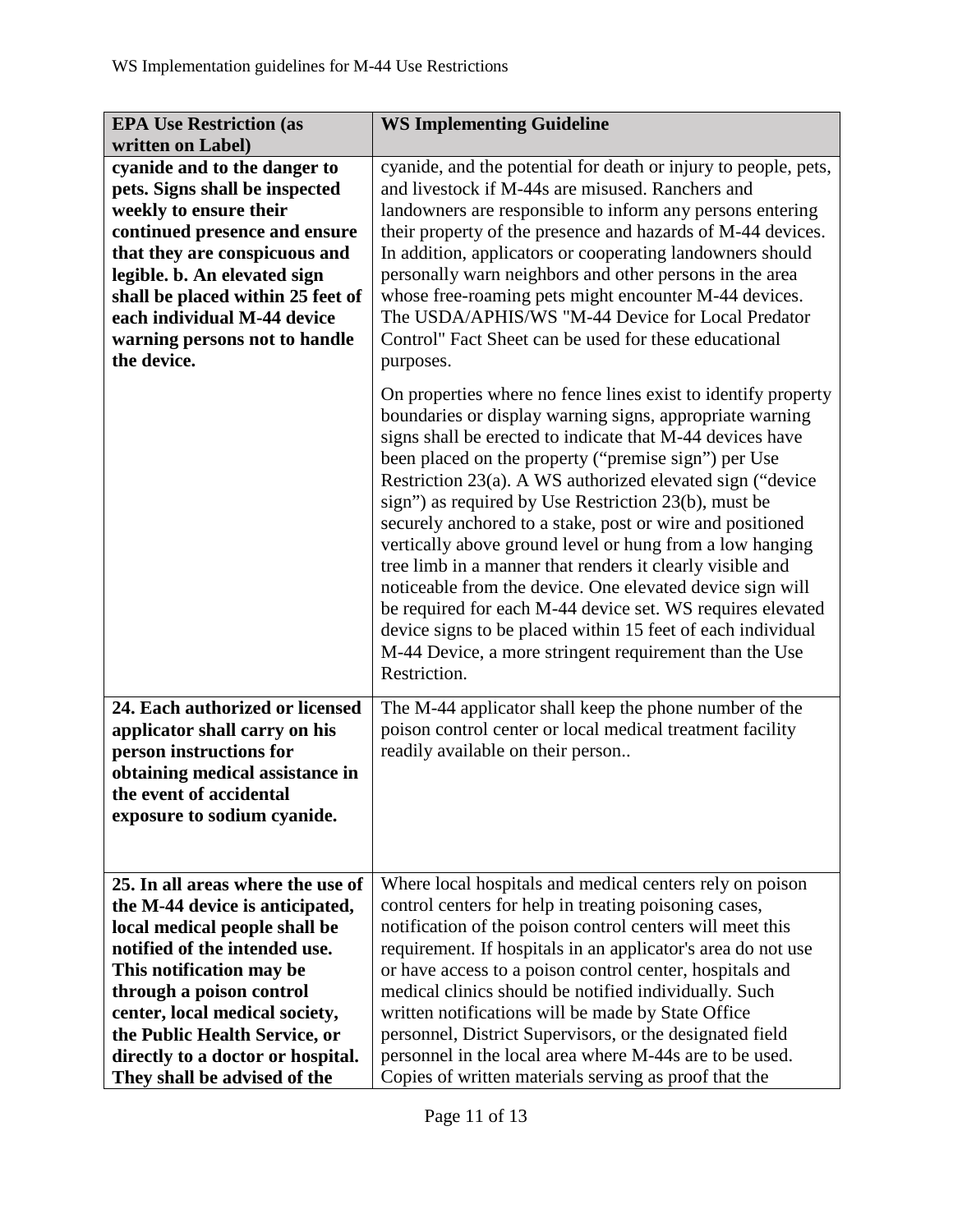| <b>EPA Use Restriction (as</b>        | <b>WS Implementing Guideline</b>                               |
|---------------------------------------|----------------------------------------------------------------|
| written on Label)                     |                                                                |
| antidotal and first-aid               | required notifications were made should be kept at the State   |
| measures required for                 | Office. Notifications should be made annually or at            |
| treatment of cyanide poisoning.       | intervals deemed sufficient by the State Director.             |
| It shall be the responsibility of     |                                                                |
| the supervisor to perform this        |                                                                |
| function.                             |                                                                |
| 26. Each authorized M-44              | In general, applicator's records must be detailed enough to    |
| applicator shall keep records         | account for the whereabouts of all M-44 equipment and          |
| dealing with the placement of         | capsules, as well as for all results of M-44 use. Items 26     |
| the device and the results of         | (a), (c), and (e) will be recorded in MIS "Direct Control      |
| each placement. Such records          | Work Task section". For purposes of items (b) and (d),         |
| shall include, but need not be        | location is defined as the GPS locations and by MIS            |
| limited to:                           | agreement number, respectively. Each date of inspection        |
|                                       | (item c) of M-44s set on each property will be recorded on a   |
| The number of devices<br>a)           | separate work task. Each required check that cannot be         |
| placed.                               | made due to adverse weather or for any other reason will be    |
| b) The location of each               | documented, specifically for each property or agreement. If    |
| device placed.                        | a State pesticide regulatory agency requires M-44 location     |
| The date of each<br>$\mathbf{c}$      | information to be recorded in a different format, then the     |
| placement, as well as the             | applicator must adhere to that requirement unless              |
| date of each inspection.              | concurrence to do otherwise has been obtained.                 |
| d) The number and                     |                                                                |
| location of devices                   | The apparent reason for discharge (item d) normally will be    |
| which have been                       | recorded only when the applicator can identify the apparent    |
| discharged and the                    | reason. Applicators will not speculate about apparent          |
| apparent reason for                   | reason(s) for discharge when evidence is lacking. When the     |
| each discharge.                       | applicator does not report a reason for a discharge, this will |
| <b>Species of animals</b><br>$\bf e)$ | be interpreted to mean that the cause was unknown. If the      |
| taken.                                | State Director or supervisor determines that reasons for       |
| All accidents or injuries<br>f        | discharge need to be documented in greater detail than is      |
| to humans or domestic                 | possible in MIS, the supervisor will direct the employee as    |
| animals.                              | to what report format to use.                                  |
|                                       |                                                                |
|                                       | Accidents or injuries to humans or non-target domestic         |
|                                       | animals (item f) will be reported verbally to the supervisor   |
|                                       | and thereafter in writing on $6(a)(2)$ Adverse Incident Report |
|                                       | (WS Form 160), and as further directed by the supervisor.      |
|                                       | Accidents or injuries to humans or non-target domestic         |
|                                       | animals (item f) will be reported verbally to the supervisor   |
|                                       | and thereafter in writing on $6(a)(2)$ Adverse Incident Report |
|                                       | (WS Form 160), and as further directed by the supervisor.      |
|                                       |                                                                |
|                                       | In addition to the records mandated by this Use Restriction,   |
|                                       | WS applicators are required to provide pesticide application   |